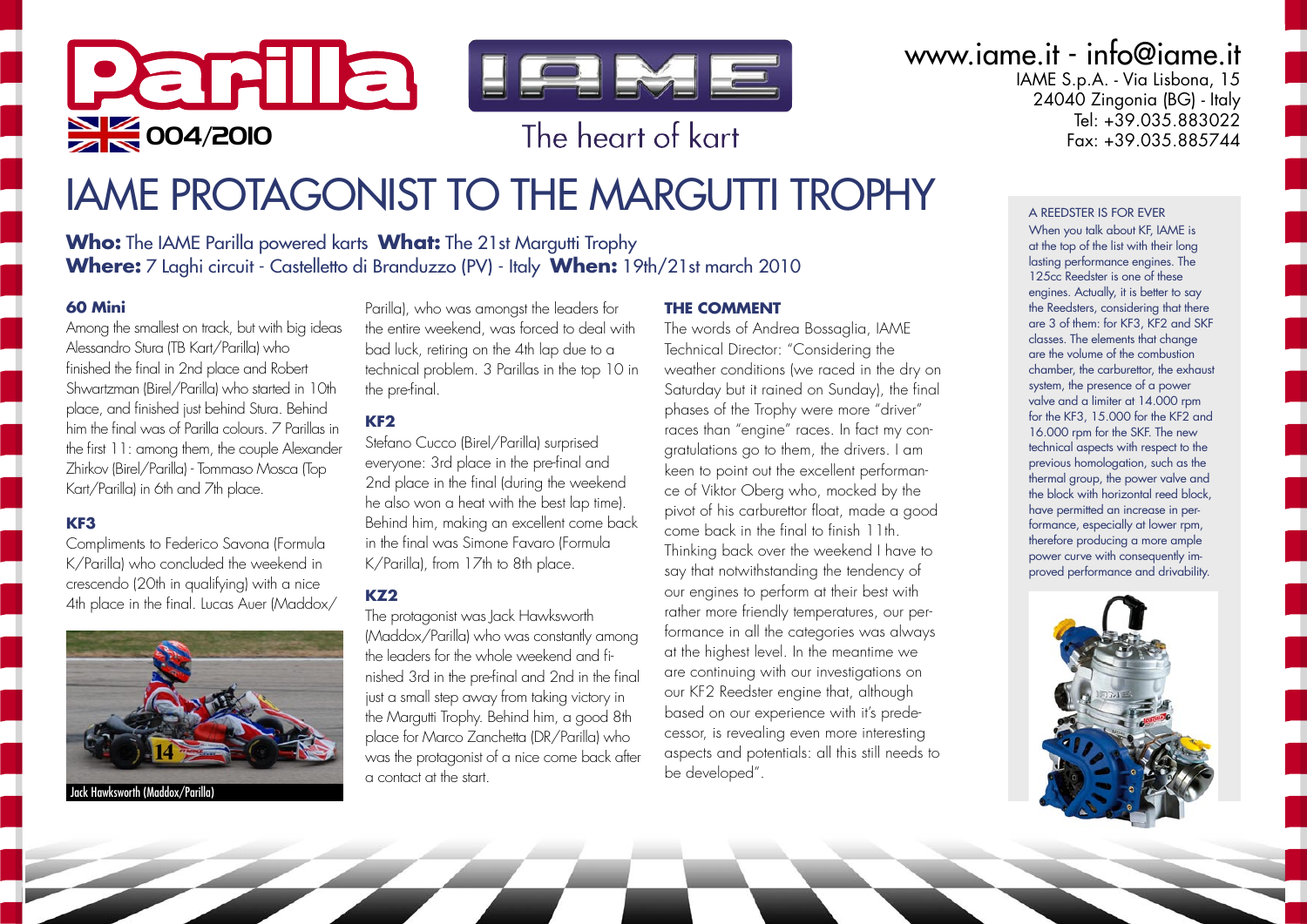

### www.iame.it - info@iame.it

IAME S.p.A. - Via Lisbona, 15 24040 Zingonia (BG) - Italy Tel: +39.035.883022  $F_{\alpha x}$  +39 035 885744

## **IAME PROTAGONISTA AL TROFEO MARGUTTI**

**Chi:** I kart motorizzati Parilla IAME Cosa: Il 21<sup>°</sup> Trofeo Margutti Dove: Pista 7 Laghi - Castelletto di Branduzzo (PV) - Italia Quando: 19/21 marzo 2010

#### 60 Mini

Fra i più piccoli in pista, si fanno grandi Alessandro Stura (TB Kart/Parilla) che ha chiuso la finale al 2° posto e Robert Shwartzman (Birel/Parilla) che, partito dalla 10<sup>°</sup> piazza, finisce alle sue spalle. Dietro di lui la finale si tinge di IAME con 7 Parilla fra i primi 11: fra questi, la coppia Alexander Zhirkov (Birel/Parilla) - Tommaso Mosca (Top Kart/Parilla) al 6° e 7° posto.

#### KF<sub>3</sub>

Suali scudi Federico Savona (Formula K/ Parilla) che conclude un weekend in crescendo (20° nelle qualifiche) con un bel 4° posto



in finale, Lucas Auer (Maddox/Parilla), fra i primi tutto il weekend, ha dovuto fare i conti con la sfortuna, uscendo al 4° airo per un problema tecnico. Ottimi 3 Parilla nei primi 10 in prefinale.

#### KF<sub>2</sub>

A sorprendere tutti è Stefano Cucco (Birel/ Parilla): un 3° posto in prefinale e una finale conclusa al 2° posto (da segnalare che, nel weekend, ha vinto anche una manche con il miglior tempo in gara). Alle sue spalle, ottima la rimonta in finale di Simone Favaro (Formula K/Parilla), dal 17° all'8° posto.

#### $KZ2$

Protagonista Jack Hawksworth (Maddox/ Parilla) che, costante fra i primi tutto il weekend, chiude 3° in prefinale e 2° in finale a un passo dalla conquista del Trofeo Margutti. Dietro, buon 8° posto per Marco Zanchetta (DR/Parilla) che, dopo un contatto in partenza, è protagonista di una hellissima rimonta

#### **IL COMMENTO**

Parla Andrea Bossaglia, direttore tecnico IAME: "Date le condizioni meteo Isabato si è corso sull'asciutto, mentre domenica sul bagnato), le fasi finali del Trofeo sono state più gare di piloti che gare di motori, ed appunto a loro, ai piloti, vanno le mie congratulazioni. Ci tengo a ricordare anche la buona prestazione di Viktor Oberg che, beffato in prefinale dal perno dei galleggianti del suo carburatore, rimonta bene in finale fino all'11° posto. Ripercorrendo tutto il week end devo dire che, nonostante la tendenza dei nostri motori ad esprimersi al massimo con temperature un po' più miti, la prestazione in tutte le categorie è sempre stata al vertice. Non sono terminate, nel frattempo, le investigazioni sul nostro KF Reedster2 che, seppur provenga dalla nostra esperienza con il suo predecessore, rivela aspetti nuovi e potenzialità sempre più interessanti: tutte ancora da sviluppare".

#### UN REEDSTER È PER SEMPRE

Se si parla di KF, la IAME è in prima fila con motori prestazionali, sicuri e duraturi Il 125cc Reedster2 è uno di questi. Anzi, meglio dire i Reedster2, dato che sono 3: per KF3, KF2 e SKE Gli elementi che cambiano sono il volume della camera di combustione, il carburatore, l'impianto di scarico, la presenza della power valve e il limitatore: dai 14.000 rpm per la KF3 ai 16.000 rpm della SKF. Le novità tecniche rispetto alla precedente omologazione, quali il gruppo termico, la power valve ed il basamento con pacco lamellare orizzontale, hanno permesso un incremento prestazionale specialmente a basso reaime, consentendo di ottenere una curva di erogazione più ampia con consequenti maggiori prestazioni e facilità di avida.